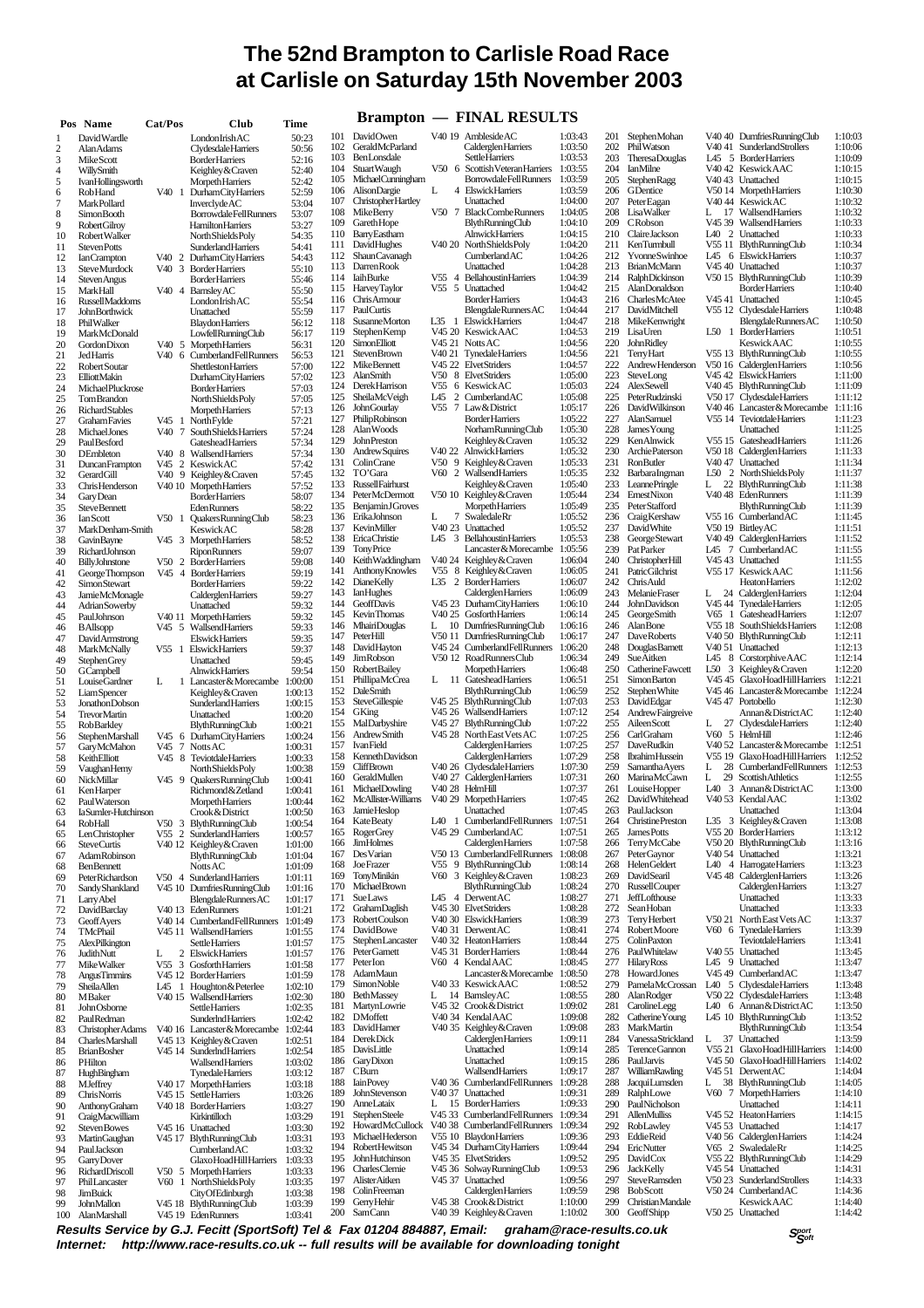301 Ron Pounder V40 57 Unattached 1:14:45 302 JFlynn V55 23 Wallsend Harriers 1:14:47<br>303 SueCalvert L35 4 Morpeth Harriers 1:14:51 303 Sue Calvert L35 4 Morpeth Harriers 1:14:51<br>304 Richard McDougal V50.26 Dumfries Running Club 1:14:52 304 Richard McDougal V50 26 Dumfries Running Club 1:14:52 305 George Haining V40 58 Calderglen Harriers 1:14:57 306 Lesley Anne Watson L40 7 Sunderland Strollers 1:15:00 307 SteveLunt V60 8 Cumberland AC 1:15:01<br>308 EStrand V60 9 Unattached 1:15:03 308 FStrand V60 9 Unattached 1:15:03<br>309 Brett Weeden V45 55 Keighley & Craven 1:15:05 309 Brett Weeden V45 55 Keighley & Craven 1:15:05<br>310 RonIngram V45 56 BlythRunningClub 1:15:08 310 Ron Ingram V45 56 Blyth Running Club 1:15:08 311 Salimbon: 1.15:50 Symbolian Latin 1.15:51<br>311 Solilies 1:50 4 Harriers 1:15:14<br>312 Yvonne Skelton 1:50 4 Harriers 1.15:26 312 Yvonne Skelton L50 4 Harrogate Harriers 1:15:26 313 Mooser Master V45 57 Lancaster & Morecambe 1:15:30<br>314 Errick Hannah V45 58 Cumberland AC 1:15:32 314 Errick Hannah V45 58 Cumberland AC 1:15:32<br>315 Victor Kilgore V70 1 Cumberland AC 1:15:37 315 Victor Kilgore V70 1 Cumberland AC 1:15:37<br>316 Mike Crowe V60 10 Glaxo Hoad Hill Harriers 1:15:45 316 Mike Crowe V60 10 Glaxo Hoad Hill Harriers 1:15:45 317 Christine Menhennet L45 11 Clydesdale Harriers 1:15:52<br>318 David Smith V45 59 Unattached 1:15:52 318 David Smith V45 59 Unattached 1:15:57<br>319 Steve Bangs V55 24 Blyth Running Club 1:15:58 319 Steve Bangs V55 24 Blyth Running Club 1:15:58<br>320 John O'I ane V55 25 Morneth Harriers 1:16:14 320 John O'Lane V55 25 Morpeth Harriers 1:16:14<br>321 Stuart Charles Lay V55 26 Cumberland AC 1:16:18 321 Stuart Charles Lay V55 26 Cumberland AC 1:16:18<br>322 Les Baker V45 60 Cumberland Fell Runners 1:16:20 322 Les Baker V45 60 Cumberland Fell Runners 1:16:20<br>323 Gerry Kennedy V45 61 Clydesdale Harriers 1:16:21 323 Gerry Kennedy V45 61 Composition Control and Capacity V45 61 CM<br>323 Gerry Kennedy V45 61 Clydesdale Harriers 1:16:21<br>116:25 324 Anthony Charlton V55 27 Gosforth Arriers 1:16:25 324 AnthonyCharlton V55 27 Gosforth Arriers 1:16:25<br>325 Paul Whincup Unattached 1:16:26<br>326 Chas Steven V40.59 Calderolen Harriers 1:16:28 326 Chas Steven V40 59 Calderglen Harriers 1:16:28 327 Jeremy Clark V50 27 Glaxo Hoad Hill Harriers 1:16:29 328 Kenneth Hutton Cumberland AC 1:16:30 329 Stephen Robinson V40 60 Lancaster & Morecambe 1:16:30<br>330 Brian Nicholson V60 11 Kendal AAC 1:16:32 330 Brian Nicholson V60 11 Kendal AAC 1:16:32 331 John Standring V70 2 Hartshead RC 1:16:40 332 Susan Lightfoot L50 5 Alnwick Harriers 1:16:40 333 Susan Owen L40 8 Ambleside AC 1:16:44 334 Mike Fawcett V50 28 Glaxo Hoad Hill Harriers 1:16:50 335 Michelle Pude L 46 Wallsend Harriers 1:16:53<br>336 John Henderson Unattached 1:17:01 336 John Henderson Unattached 1:17:01 337 Richard Beedle V45 62 Unattached 1:17:03<br>338 John Lewis V50 29 Cumberland AC 1:17:03 338 John Lewis V50 29 Cumberland AC 1:17:05<br>339 Karl Fursey Black Combe Runners 1:17:11 339 Karl Fursey Black Combe Runners 1:17:11<br>340 Barry Comelius 760 30 Unattached 1:17:11<br>341 Aynsley Heron 740 61 Blyth Running Club 1:17:13 340 Barry Cornelius V50 30 Unattached 1:17:13<br>341 Aveslev Heron V40 61 Blyth Burning Club 1:17:13 341 Aynsley Heron V40 61 Blyth Running Club 1:17:13 342 Alex Downie Grant V55 28 Dumfries Running Club 1:17:15 343 Barrie Evans V55 29 Elvet Striders 1:17:17<br>344 Paul Watts V45 63 Lancaster & Morecambe 1:17:19 344 Paul Watts V45 63 Lancaster & Morecambe 1:17:19 345 Pamela Paxton L 47 Teviotdale Harriers 1:17:27<br>346 Dave Holloway V45 64 Unattached 1:17:29 345 Fattivian annual 1986 - Contained 1:17:29<br>346 DaveBradley 1:16 V45 65 BlythRunningClub 1:17:51 347 DaveBradley V45 65 Blyth Running Club 1:17:51<br>348 Louise Riley 1.35 6 Lancaster & Morecambe 1:18:00 348 Louise Riley 1.35 6 Lancaster & Morecambe 1:18:00<br>349 Michael Home 1.18:01 349 Michael Horne V45 66 Lancaster & Morecambe 1:18:01<br>350 Mike Hall V70 3 Elvet Striders 1:18:01 350 Mike Hall  $V70$  3 Elvet Striders 1:18:01<br>351 John Foley  $V40$  62 Clydesdale Harriers 1:18:12 351 John Foley V40 62 Clydesdale Harriers 1:18:12 352 Liz Chellingworth L 49 Cosmic Hillbashers 1:18:17 353 Gabrielle Eastoe L50 6 Unattached 1:18:21<br>354 ColinThomley V40 63 Unattached 1:18:23 354 Colin Thornley V40 63 Unattached 1:18:23 355 Minette McDonald 145 12 Unattached 1:18:33<br>356 KimTavlor 145 13 Moroeth Harriers 1:18:37 356 Kim Taylor L45 13 Morpeth Harriers 1:18:37 357 Colin Bell V55 30 Unattached 1:18:37 358 David Whitmore V65 3 South Shields Harriers 1:18:38 359 PhilipHughes V45 67 Unattached 1:18:44 360 Martin Ritson V50 31 Clayton-Le-Moors Harriers 1:18:58 361 George Fraser V55 31 Adac 1:18:59 362 Donna Horne L 53 Wallsend Harriers 1:19:01 363 Dianna Capstick L40 9 Lancaster & Morecambe 1:19:03 363 Diamacapsick 256 32 Wigton Rr 1:19:05<br>364 Austen Raine V55 32 Wigton Rr 1:19:05<br>365 DrewBiggar DumfriesRunningClub 1:19:06

Dumfries Running Club

Helen Costelloe L40 20 Unattached<br>Anthony Millett V65 5 North Fast

366 Eileen Armstrong L65 1 Tynedale Harriers 1:19:07<br>367 Peter Judge Unattached 1:19:09 367 Peter Judge Unattached 1:19:09 368 Je Sumler-Hutchinson L40 10 Crook & District 1:19:09 369 Alison Strafford L35 7 Blengdale Runners AC 1:19:11 370 Steve Walker V40 64 Blyth Running Club 1:19:12 371 John Bertram Lancaster & Morecambe 1:19:25 372 DavidEllis Jarrow & Hebburn 1:19:28<br>373 PaulOutler V/0.65 Billingham MarchHeuse 1:19:31 373 Paul Cutler V40 65 Billingham Marsh House 1:19:31 374 Paul Tuffnell V45 68 North East Vets AC 1:19:47<br>375 Barry Foster V40 66 Unattached 1:19:51 375 Barry Foster V40 66 Unattached 1:19:51 376 SJeffrey L40 11 Morpeth Harriers 1:20:10<br>377 Wendy Whorton L40 12 CumberlandFellRunners 1:20:19 377 Wendy Whorton L40 12 Cumberland Fell Runners 1:20:19 378 David White V55 33 Unattached 1:20:27<br>379 Alan Waterhouse V50 32 Elswick Harriers 1:20:27 379 Alan Waterhouse V50 32 Elswick Harriers 1:20:27 380 Stephanie Bingham L 60 Tynedale Harriers 1:20:29 381 Alan Purvis V65 4 Elvet Striders 1:20:39<br>382 Bill Pitman V65 4 Elvet Striders 1:20:39 382 Bill Pitman Unattached 1:20:48<br>383 Bill Pitman Unattached 1:20:48<br>383 Iulie Pinkerton I. 61 Sunderland Harriers 1:20:53 383 Julie Pinkerton L 61 Sunderland Harriers 1:20:53 384 Graeme Clazey V50 33 Sunderland Strollers 1:20:54<br>385 Sharon Percy L 62 Blyth Running Club 1:21:00 385 Sharon Percy L 62 Blyth Running Club 1:21:00<br>386 Les Thain V55 34 Morpeth Harriers 1:21:01  $\frac{386}{386}$  Les Thain  $\frac{386}{34}$  Morpeth Harriers 1:21:01<br>387 Noel Hakeman V60 12 Dallam 1:21:16 387 Noel Hakeman V60 12 Dallam 1:21:16 1988 Loraine Smith L 63 North Shields Poly 1:21:19<br>388 Loraine Smith L 63 North Shields Poly 1:21:19<br>390 Maureen Campbell L35 8 Dumfries Running Club 1:21:21 389 Denise Drysdale L 64 Calderglen Harriers 1:21:20 390 Maureen Campbell L35 8 Dumfries Running Club 1:21:21 391 Marian McPhail L45 14 Dumfries Running Club 1:21:31 392 Richard Cole V50 34 Blyth Running Club 1:21:35<br>393 KateMartindale L45 15 Border Harriers 1:21:47 393 Kate Martindale L45 15 Border Harriers 1:21:47 394 Leith Millican Border Harriers 1:21:48 395 Helen Armstrong L40 13 Cumberland AC 1:21:56 396 Tanya Walker L 69 Blaydon Harriers 1:21:57 397 Julie Adams L40 14 Lancaster & Morecambe 1:21:59 398 Maurice Salter V50 35 Unattached 1:22:01 399 Donald Anson V55 35 Dumfries Running Club 1:22:03 400 Pauline Cunningham L45 16 Blyth Running Club 1:22:08 401 Bridget Peberdy L40 15 Alnwick Harriers 1:22:30<br>402 Katrina Stewart L 73 Calderglen Harriers 1:22:31 402 Katrina Stewart L 73 Calderglen Harriers 1.22.31<br>403 Wendy Rowell L 73 Calderglen Harriers 1.22.31 403 Wendy Rowell L50 7 Elvet Striders 1:22:36<br>404 Heather Swarbrick L40 16 Harrogate Harriers 1:22:40 404 Heather Swarbrick L40 16 Harrogate Harriers 1:22:40<br>405 Patricia McDougal 145 17 Morneth Harriers 1:22:45 405 Patricia McDougal L45 17 Morpeth Harriers 1:22:45 406 Malcolm Buchanan V50 36 Calderglen Harriers 1:23:09<br>407 Chris Winspear Unattached 1:23:43 407 Chris Winspear Unattached 1:23:43 408 Jeanette Warren 145 18 Unattached 1:24:03<br>409 Anthony McCafferty V40 67 Calderglen Harriers 1:24:15 409 Anthony McCafferty V40 67 Calderglen Harriers 1:24:15 410 Keith Percival V50 37 Unattached 1:24:23 411 Isobel Ruddick L35 9 Unattached 1:24:25<br>412 Heather Hamblin L 79 Keighley & Craven 1:24:27 412 Heather Hamblin L 79 Keighley & Craven<br>413 William Richards V55 36 North East Vets AC 1:24:30 413 William Richards 1945 36 North East Vets AC 1:24:30<br>414 Carole Wilkinson 140 17 Lancaster & Morecambe 1:24:33 414 Carole Wilkinson L40 17 Lancaster & Morecambe 1:24:33<br>415 Charmian Dobson L40 18 Unattached 1:24:36 415 Charmian Dobson L40 18 Unattached 1:24:36 416 Diane Hayton L40 19 Cumberland Fell Runners 1:24:37<br>417 Gerald Kane V45 69 Clydesdale Harriers 1:24:46 417 Gerald Kane V45 69 Clydesdale Harriers 1:24:46 418 Maurice Hubbard V50 38 Lancaster & Morecambe 1:24:48 419 Alison Schmutz L35 10 Unattached 1:24:50<br>420 Geoff Harrington V55 37 Cumberland AC 1:25:18 420 Geoff Harrington V55 37 Cumberland AC 1:25:18<br>421 Ishbel Nixon L50 8 Unattached 1:25:20 421 Ishbel Nixon L50 8 Unattached 1:25:20<br>422 Helen Costelloe L40 20 Unattached 1:25:21<br>423 Anthony Millett V65 5 North East Vets AC 1:25:25 423 Anthony Millett V65 5 North East Vets AC 1:25:25 424 Glenys Richardson L55 1 Unattached 1:25:32<br>425 George English V40 68 Unattached 1:25:32 425 George English V40 68 Unattached 1:25:36<br>426 RuthMarshall 1:35:11 Wallsond Harriers 1:25:42 426 Ruth Marshall L35 11 Wallsend Harriers 1:25:42 427 EllenMartin L50 9 Cumberland AC 1:25:44<br>428 Jim Unett V50 39 Unattached 1:25:44 428 Jim Unett V50 39 Unattached 1:25:44 429 Sue Urwin L40 21 Unattached 1:25:47 430 Kenneth Airlie V40 69 Unattached 1:25:47

| 431        | <b>Lindsay Buck</b>                         |                     | L40 22 BlengdaleRunnersAC                           | 1:26:18            |
|------------|---------------------------------------------|---------------------|-----------------------------------------------------|--------------------|
| 432        | Harry Bronnigan                             |                     | V50 40 FellRunners Association<br>V40 70 Unattached | 1:26:21            |
| 433        | Chris Pearson                               |                     |                                                     | 1:26:47            |
| 434        | Natalie Rothwell                            |                     | L35 12 Lancaster & Morecambe                        | 1:26:51            |
| 435        | Michael Kirkham                             |                     | Glaxo Hoad Hill Harriers                            | 1:26:53            |
| 436        | CharmRobson                                 | L60<br>1            | Unattached                                          | 1:26:55            |
| 437        | <b>DavidBrewis</b>                          |                     | V55 38 Elswick Harriers                             | 1:27:07            |
| 438        | SReynolds                                   |                     | Unattached                                          | 1:27:12            |
| 439        | <b>Stephen Shaw</b>                         | V <sub>40</sub> 71  | Billingham MarshHouse                               | 1:27:34            |
| 440        | <b>Valerie Pallister</b>                    |                     | L40 23 Unattached                                   | 1:27:48            |
| 441        | ColinNixon                                  |                     | V65 6 KeswickAC                                     | 1:27:55            |
| 442        | <b>Tony Shaw</b>                            |                     | V45 70 Unattached                                   | 1:28:02            |
| 443        | <b>JohnCairney</b>                          |                     | V60 13 Shettleston Harriers                         | 1:28:05            |
| 444        | <b>ChristineClemie</b>                      |                     | L50 10 Unattached                                   | 1:28:20            |
| 445        | <b>JaneNathan</b>                           |                     | L35 13 ElvetStriders                                | 1:28:32            |
| 446        | <b>FionaPercy</b>                           | L                   | 96 Unattached                                       | 1:28:58            |
| 447        | <b>MichaelTurner</b>                        |                     | V40 72 Unattached                                   | 1:28:58            |
| 448        | <b>IanBrown</b>                             |                     | <b>FleetFeetTriathletes</b>                         | 1:29:04            |
| 449        | <b>GrahamBanks</b>                          |                     | V45 71 Cumberland AC                                | 1:29:14            |
| 450        | HelenFlynn                                  |                     | L45 19 ElswickHarriers                              | 1:29:22            |
| 451        | LillianEnglish                              |                     | L40 24 Unattached                                   | 1:29:38            |
| 452        | Susan Weeden                                | L50 11              | Keighley & Craven                                   | 1:30:05            |
| 453        | <b>GarethCampbell</b>                       |                     | Unattached                                          | 1:30:06            |
| 454        | <b>SteveHeal</b>                            |                     | Unattached                                          | 1:30:08            |
| 455        | <b>MandyCullie</b>                          |                     | L 100 CalderglenHarriers                            | 1:30:16            |
| 456        | <b>AlwynStockdale</b>                       |                     | V60 14 CumberlandAC                                 | 1:30:27            |
| 457        | <b>VernonSpall</b>                          |                     | V50 41 Unattached                                   | 1:30:38            |
| 458        | Norma Waterhouse                            |                     | L50 12 Unattached                                   | 1:31:18            |
| 459        | Joanne Henderson                            |                     | L35 14 Unattached                                   | 1:31:33            |
| 460        | SusanLong                                   |                     | L45 20 Elswick Harriers                             | 1:32:08            |
| 461        | Sue Bearn                                   |                     | L40 25 Unattached                                   | 1:32:31            |
| 462        | <b>SueTurner</b>                            |                     | L45 21 Unattached                                   | 1:32:31            |
| 463        | Debbie Reay                                 |                     | L35 15 Morpeth Harriers                             | 1:32:36            |
| 464        | JosephineGoodfellow L40 26 Morpeth Harriers |                     |                                                     | 1:32:46            |
| 465        | Rhiannan Jones                              | L                   | 108 CumberlandFellRunners                           | 1:32:49            |
| 466        | Sarah Marsh                                 | L                   | 109 North Shields Poly                              | 1:33:00            |
| 467        | AnnDurrant                                  |                     | L35 16 DerwentAC<br>V70 4 Border Harriers           | 1:33:17            |
| 468<br>469 | AllanCampbell                               |                     |                                                     | 1:33:18            |
|            | Helen Wescomb                               |                     | L40 27 NorthShieldsPoly                             | 1:33:20            |
| 470<br>471 | WilliamEmbleton<br>ColinBanks               | V60 15              | <b>Alnwick Harriers</b>                             | 1:33:29            |
| 472        | <b>DavidTinker</b>                          |                     | Calderglen Harriers<br>Unattached                   | 1:34:15<br>1:34:31 |
| 473        |                                             | L 112               |                                                     | 1:34:48            |
| 474        | <b>RosalindCampbell</b><br>Mark Ward        |                     | DumfriesRunningClub<br>V45 72 Unattached            | 1:34:59            |
| 475        | Doreen Hussein                              |                     | L60 2 GlaxoHoadHillHarriers                         | 1:35:27            |
| 476        |                                             |                     | L50 13 ElvetStriders                                | 1:35:55            |
| 477        | Margaret Thompson<br><b>JimPorteous</b>     |                     | V50 42 Unattached                                   | 1:36:48            |
| 478        | NicolaNixon                                 |                     | L 115 Unattached                                    | 1:37:44            |
| 479        | FloBell                                     | L                   | 116 Unattached                                      | 1:37:54            |
| 480        | <b>Harry</b> Craven                         |                     | V70 5 Heaton Harriers                               | 1:38:21            |
| 481        | <b>MarisRowlands</b>                        |                     | L35 17 Unattached                                   | 1:39:21            |
| 482        | SusanDenham-Smith L35 18 KeswickAC          |                     |                                                     | 1:39:44            |
| 483        | RogerTumer                                  |                     | V60 16 Unattached                                   | 1:40:05            |
| 484        | <b>Glenys Nutter</b>                        | L65                 | 2 SwaledaleRr                                       | 1:41:08            |
| 485        | <b>DavidTait</b>                            |                     | V55 39 SaltwellHarriers                             | 1:42:03            |
| 486        | WMcBride                                    |                     | V60 17 Unattached                                   | 1:42:18            |
| 487        | ChristinaTaplin                             |                     | L40 28 Lancaster&Morecambe                          | 1:42:25            |
| 488        | ColinMacdonald                              |                     | V45 73 Calderglen Harriers                          | 1:43:53            |
| 489        | George Routledge                            |                     | V55 40 Heaton Harriers                              | 1:45:00            |
| 490        | Genevieve Allan                             |                     | L 121 CalderglenHarriers                            | 1:45:07            |
| 491        | <b>IrisHubbard</b>                          |                     | L75 1 Lancaster & Morecambe                         | 1:50:57            |
| 492        | <b>Heather Watts</b>                        |                     | L35 19 Lancaster & Morecambe                        | 1:50:58            |
| 493        | JJohnston                                   | V75<br>$\mathbf{1}$ | North East Vets AC                                  | 2:04:59            |

#### **Brampton - Men — TEAM RESULTS**

#### **NOTE: Unattached and non-counters are DELETED before teams are calculated**

| 1 Border Harriers          | $30 -$  |  | 3 Mike Scott                                       |    | 13 Steve Murdock 14 Steven Angus |     |                                                            |
|----------------------------|---------|--|----------------------------------------------------|----|----------------------------------|-----|------------------------------------------------------------|
| 2 Durham City Harriers     | $40 -$  |  | 6 Rob Hand                                         |    | 12 Ian Crampton 22               |     | Elliott Makin                                              |
| 3 Morpeth Harriers         | $49 -$  |  | 5 Ivan Hollingsworth 19                            |    |                                  |     | Gordon Dixon 25 Richard Stables                            |
| 4 Keighley & Craven        | $83 -$  |  | 4 Willy Smith                                      |    | 31 Gerard Gill                   |     | 48 Liam Spencer                                            |
| 5 North Shields Poly       | $88 -$  |  | 10 Robert Walker                                   |    | 24 Tom Brandon                   |     | 54 Vaughan Hemy                                            |
| 6 Sunderland Harriers      | $120 -$ |  | 11 Steven Potts                                    | 49 |                                  |     | Jonathon Dobson60 Len Christopher                          |
| 7 Wallsend Harriers        | $142 -$ |  | 29 D Embleton                                      | 44 | B Allsopp                        |     | 69 TMcPhail                                                |
| 8 Blyth Running Club       | $171 -$ |  | 50 Rob Barkley                                     |    | 59 RobHall                       |     | 62 Adam Robinson                                           |
| 9 Keswick AC               | $177 -$ |  |                                                    |    |                                  |     | 30 Duncan Frampton 36 Mark Denham-Smith 111 Derek Harrison |
| 10 Eden Runners            | $193 -$ |  | 34 Steve Bennett 67 David Barclay 92 Alan Marshall |    |                                  |     |                                                            |
| 11 Cumberland Fell Runners | $217 -$ |  | 20 Jed Harris                                      |    | 68 Geoff Ayers 129 David Hayton  |     |                                                            |
| 12 Notts AC                | $222 -$ |  | 52 Gary McMahon 63 Ben Bennett 107                 |    |                                  |     | Simon Elliott                                              |
| 13 Settle Harriers         | $226 -$ |  | 70 Alex Pilkington 74 John Osborne 82              |    |                                  |     | <b>Chris Norris</b>                                        |
| 14 Elswick Harriers        | $241 -$ |  |                                                    |    |                                  |     | 45 David Armstrong 46 Mark McNally 150 Robert Coulson      |
| 15 Calderglen Harriers     | $261 -$ |  |                                                    |    |                                  |     | 42 Jamie McMonagle94Gerald McParland 125 Ian Hughes        |
| 16 Alnwick Harriers        | $263 -$ |  | 47 G Campbell                                      |    |                                  |     | 100 Barry Eastham116 Andrew Squires                        |
| 17 Clydesdale Harriers     | $322 -$ |  | 2 Alan Adams                                       |    | 139 Cliff Brown                  |     | 181 David Mitchell                                         |
| 18 Cumberland AC           | $331 -$ |  | 86 Paul Jackson 102 Shaun Cavanagh143              |    |                                  |     | Roger Grey                                                 |
| 19 Lancaster & Morecambe   | $353 -$ |  | 76 Christopher Adams 122                           |    | Tony Price 155                   |     | Adam Maun                                                  |
| 20 Blengdale Runners AC    | $353 -$ |  | 66 Larry Abel                                      |    | 105 Paul Curtis                  | 182 | Mike Kenwright                                             |
| 21 Dumfries Running Club   | $365 -$ |  | 65 Sandy Shankland 128                             |    | Peter Hill                       |     | 172Stephen Mohan                                           |
| 22 Elvet Striders          | $368 -$ |  | 109 Mike Bennett 110 Alan Smith                    |    |                                  |     | 149 Graham Daglish                                         |
| 23 Crook & District        | $385 -$ |  | 58 la Sumler-Hutchinson                            |    |                                  | 157 | Martyn Lowrie 170<br>Gerry Hehir                           |
| 24 Tynedale Harriers       | $388 -$ |  | 80 Hugh Bingham 108 Steven Brown 200               |    |                                  |     | John Davidson                                              |

**Results Service by G.J. Fecitt (SportSoft) Tel & Fax 01204 884887, Email: graham@race-results.co.uk Internet: http://www.race-results.co.uk -- full results will be available for downloading tonight**